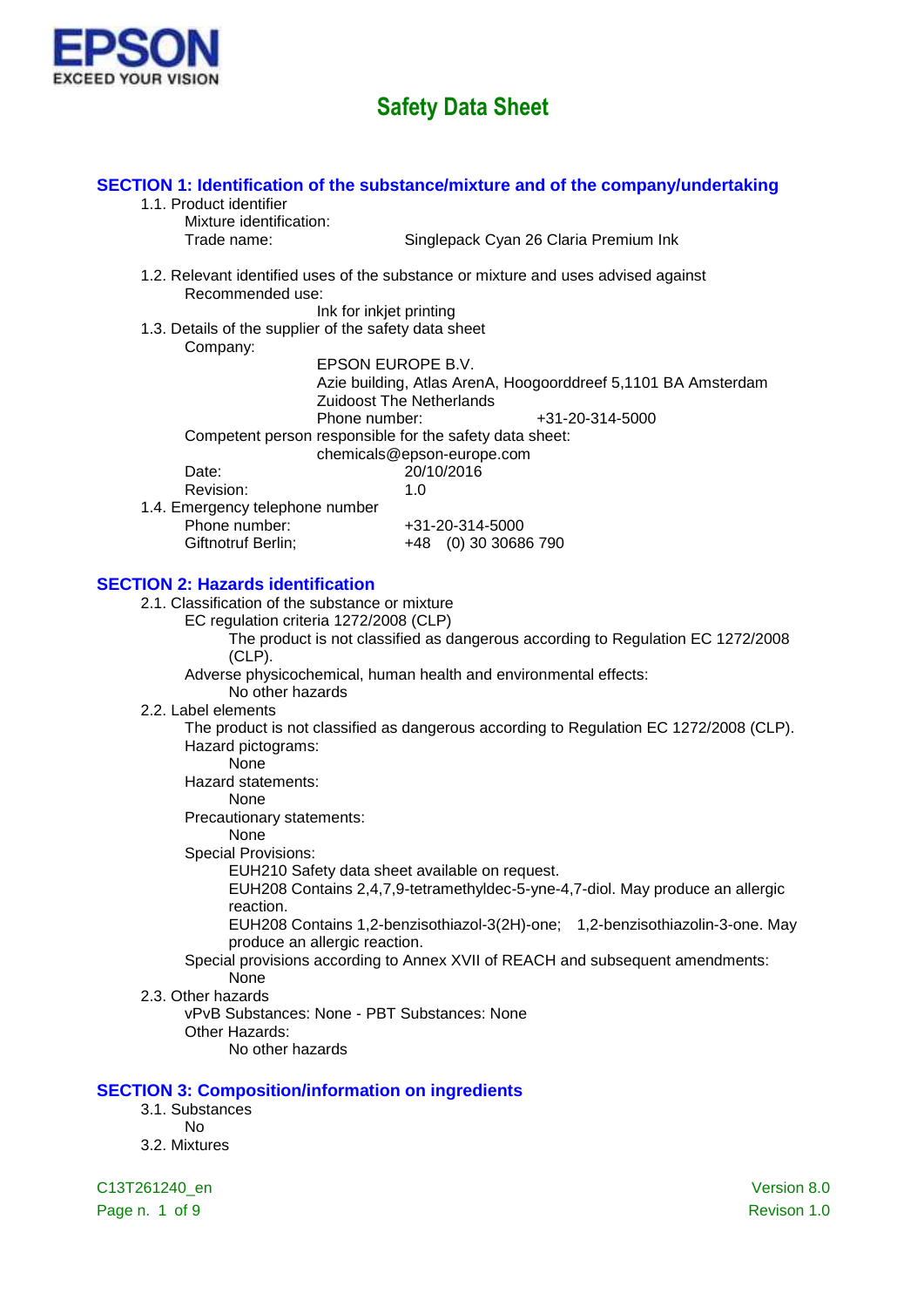

| Qty                | <b>Name</b>                                                                                               | Ident. Number                   |                                                                          | <b>Classification</b>                                                                                                                                                                     |
|--------------------|-----------------------------------------------------------------------------------------------------------|---------------------------------|--------------------------------------------------------------------------|-------------------------------------------------------------------------------------------------------------------------------------------------------------------------------------------|
| $65%$ ~<br>80%     | Water                                                                                                     | CAS:<br>EC:                     | 7732-18-5<br>231-791-2                                                   | The product is not classified as<br>dangerous according to<br>Regulation EC 1272/2008 (CLP).                                                                                              |
| $7\%$ ~<br>10%     | Glycerol                                                                                                  | CAS:<br>EC:                     | $56 - 81 - 5$<br>200-289-5                                               | The product is not classified as<br>dangerous according to<br>Regulation EC 1272/2008 (CLP).                                                                                              |
|                    | $5\% \sim 7\%$   2-[2-(2-butoxyethoxy)et<br>hoxy]ethanol;<br>TEGBE; triethylene<br>glycol monobutyl ether | Index<br>number:<br>CAS:<br>EC: | 603-183-00-0<br>143-22-6<br>205-592-6<br>REACH No.: 01-21194751<br>07-38 | ◇<br>3.3/1 Eye Dam. 1 H318                                                                                                                                                                |
| $1\% - 3\%$        | E-C104                                                                                                    | CAS:<br>EC:                     | Confidentail<br>700-815-8<br>REACH No.: 01-21199296<br>31-38             | 4.1/C3 Aquatic Chronic 3 H412                                                                                                                                                             |
| $1\% - 3\%$        | Lithium<br>naphthalene-2-carboxy<br>late                                                                  | CAS:<br>EC:                     | 674347-28-5<br>700-040-5                                                 | $\bullet$ 3.1/4/Oral Acute Tox. 4 H302<br>3.3/1 Eye Dam. 1 H318                                                                                                                           |
| $0.1\%$ ~<br>0.25% | 2,4,7,9-tetramethyldec-<br>5-yne-4,7-diol                                                                 | CAS:<br>EC:                     | 126-86-3<br>204-809-1                                                    | ◇<br>3.3/1 Eye Dam. 1 H318<br>3.4.2/1B Skin Sens. 1B H317<br>4.1/C3 Aquatic Chronic 3 H412                                                                                                |
| $0.1\%$ ~<br>0.25% | Triethanol amine                                                                                          | CAS:<br>EC:                     | 102-71-6<br>203-049-8                                                    | The product is not classified as<br>dangerous according to<br>Regulation EC 1272/2008 (CLP).                                                                                              |
| < 0.05%            | 1,2-benzisothiazol-3(2<br>H)-one;<br>1,2-benzisothiazolin-3-<br>one                                       | Index<br>number:<br>CAS:<br>EC: | 613-088-00-6<br>2634-33-5<br>220-120-9                                   | $\Diamond$<br>3.1/4/Oral Acute Tox. 4 H302<br>♦<br>3.2/2 Skin Irrit. 2 H315<br>◇<br>3.3/1 Eye Dam. 1 H318<br>3.4.2/1-1A-1B Skin Sens.<br>1,1A,1B H317<br>◇<br>4.1/A1 Aquatic Acute 1 H400 |

Hazardous components within the meaning of the CLP regulation and related classification:

### **SECTION 4: First aid measures**

- 4.1. Description of first aid measures
	- In case of skin contact:
		- Wash with plenty of water and soap.
		- In case of eyes contact:
			- In case of contact with eyes, rinse immediately with plenty of water and seek medical advice.
		- In case of Ingestion:

Do not under any circumstances induce vomiting. OBTAIN A MEDICAL EXAMINATION IMMEDIATELY.

- In case of Inhalation:
	- Remove casualty to fresh air and keep warm and at rest.
- 4.2. Most important symptoms and effects, both acute and delayed
	- None
- 4.3. Indication of any immediate medical attention and special treatment needed

C13T261240\_en Version 8.0 Page n. 2 of 9 Revison 1.0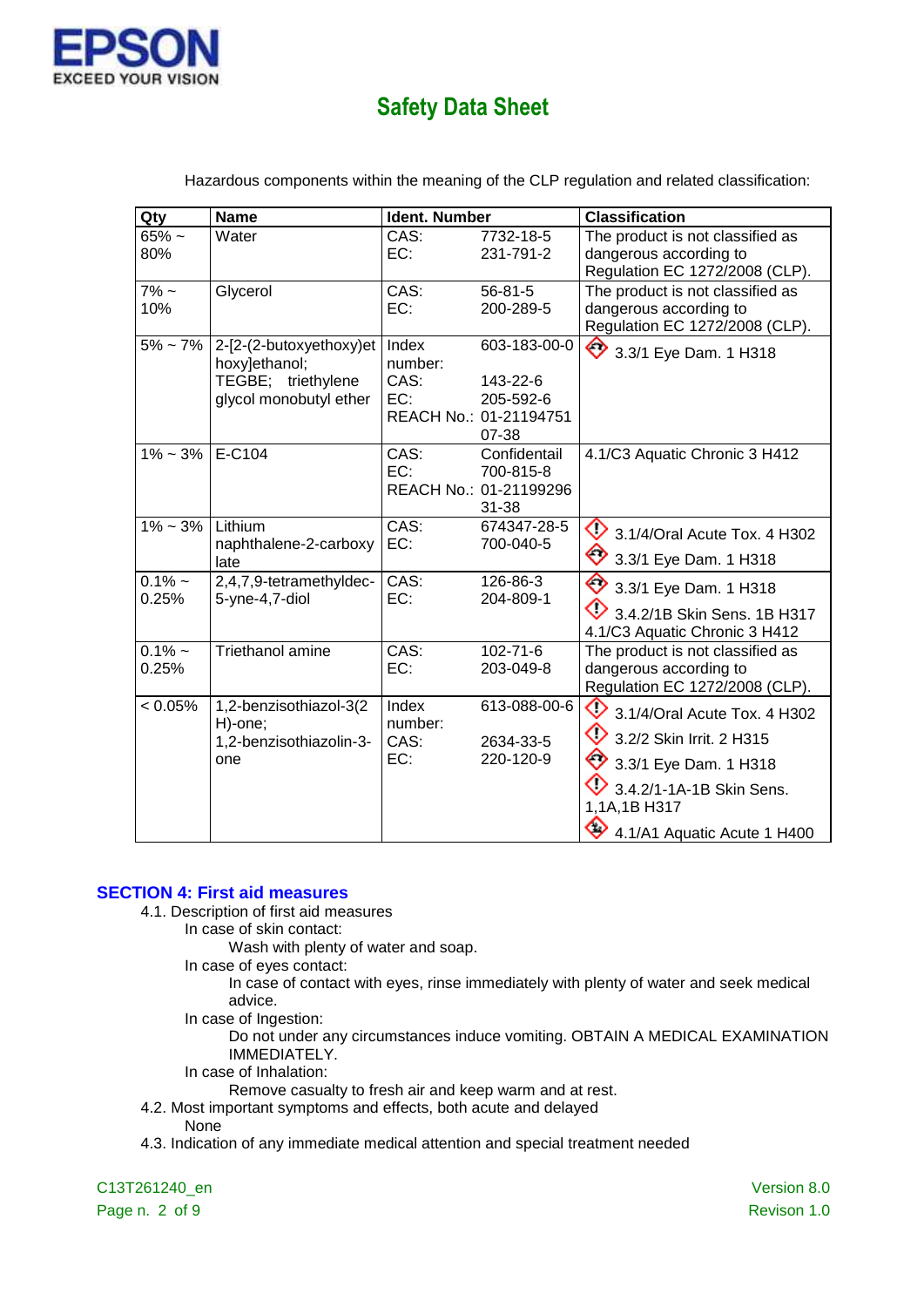

Treatment: None

### **SECTION 5: Firefighting measures**

- 5.1. Extinguishing media
	- Suitable extinguishing media:
		- Water.
		- Carbon dioxide (CO2).
		- Extinguishing media which must not be used for safety reasons: None in particular.
- 5.2. Special hazards arising from the substance or mixture Do not inhale explosion and combustion gases. Burning produces heavy smoke.
- 5.3. Advice for firefighters
	- Use suitable breathing apparatus .

Collect contaminated fire extinguishing water separately. This must not be discharged into drains.

Move undamaged containers from immediate hazard area if it can be done safely.

### **SECTION 6: Accidental release measures**

- 6.1. Personal precautions, protective equipment and emergency procedures
	- Wear personal protection equipment.
	- Remove persons to safety.

See protective measures under point 7 and 8.

- 6.2. Environmental precautions Do not allow to enter into soil/subsoil. Do not allow to enter into surface water or drains. Retain contaminated washing water and dispose it. In case of gas escape or of entry into waterways, soil or drains, inform the responsible authorities.
- Suitable material for taking up: absorbing material, organic, sand

6.3. Methods and material for containment and cleaning up

- Wash with plenty of water. 6.4. Reference to other sections
	- See also section 8 and 13

### **SECTION 7: Handling and storage**

- 7.1. Precautions for safe handling
	- Avoid contact with skin and eyes, inhalation of vapours and mists. Do not eat or drink while working.
	- See also section 8 for recommended protective equipment.
- 7.2. Conditions for safe storage, including any incompatibilities Keep away from food, drink and feed. Incompatible materials: None in particular. Instructions as regards storage premises: Adequately ventilated premises.
- 7.3. Specific end use(s) None in particular

### **SECTION 8: Exposure controls/personal protection**

- 8.1. Control parameters
	- Glycerol CAS: 56-81-5

- OEL Type: OSHA - LTE: 5 mg/m3 - Notes: PEL, as mist, respirable fraction

C13T261240\_en Version 8.0 Page n. 3 of 9 Revison 1.0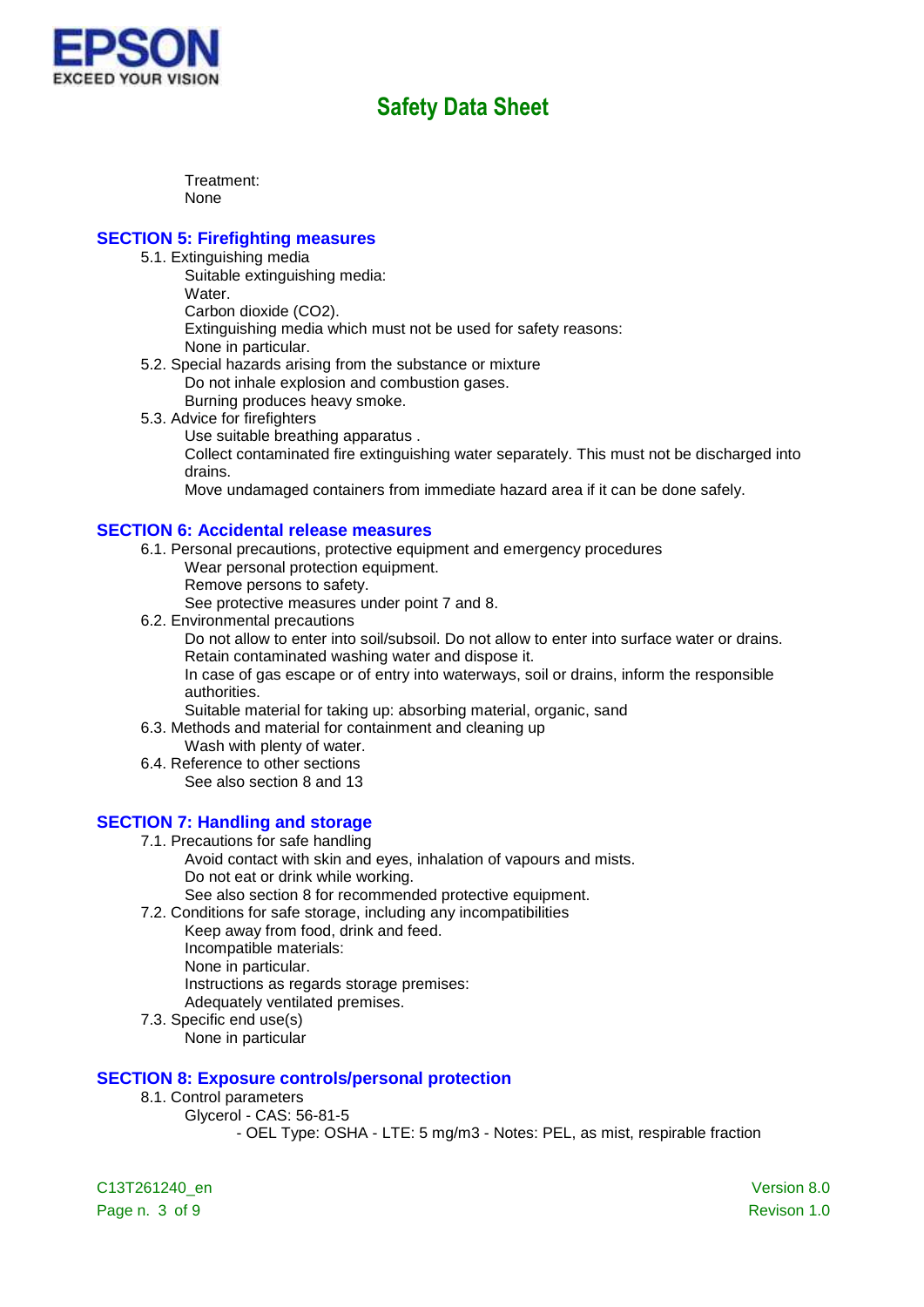

- OEL Type: OSHA - LTE: 15 mg/m3 - Notes: PEL, as mist, total dust DNEL Exposure Limit Values No data available PNEC Exposure Limit Values 2-[2-(2-butoxyethoxy)ethoxy]ethanol; TEGBE; triethylene glycol monobutyl ether - CAS: 143-22-6 Target: Fresh Water - Value: 1.5 mg/l Target: Freshwater sediments - Value: 5.77 mg/kg Target: Marine water - Value: 0.15 mg/l Target: Marine water sediments - Value: 0.13 mg/kg Target: Microorganisms in sewage treatments - Value: 200 mg/l 2,4,7,9-tetramethyldec-5-yne-4,7-diol - CAS: 126-86-3 Target: Fresh Water - Value: 0.04 mg/l Target: Marine water - Value: 0.004 mg/l Target: Freshwater sediments - Value: 0.32 mg/kg Target: Marine water sediments - Value: 0.032 mg/kg 8.2. Exposure controls Eye protection: Not needed for normal use. Anyway, operate according good working practices. Protection for skin: No special precaution must be adopted for normal use. Protection for hands: Not needed for normal use. Respiratory protection: Not needed for normal use. Thermal Hazards: None Environmental exposure controls: None Appropriate engineering controls: None **SECTION 9: Physical and chemical properties** 9.1. Information on basic physical and chemical properties Appearance and colour: Cyan Liquid Odour: Slightly

Odour threshold:  $\begin{array}{ccc}\n\bullet & \bullet & \bullet \\
\bullet & \bullet & \bullet \\
\bullet & \bullet & \bullet \\
\bullet & \bullet & \bullet\n\end{array}$ pH:  $8\sim9$  at 20 °C Melting point / freezing point:<br>
lnitial boiling point and boiling range:<br>
No data available Initial boiling point and boiling range: Solid/gas flammability: No data available Upper/lower flammability or explosive limits: No data available Vapour density: No data available Flash point: Does not flash until 100 °C / 212 ° F

Evaporation rate: No data available Vapour pressure: Vapour pressure: No data available Relative density:  $1.070$  at 20 °C Solubility in water: Complete Solubility in oil: No data available Partition coefficient (n-octanol/water): No data available Auto-ignition temperature: No data available Decomposition temperature: No data available Viscosity:  $\lt$  5 mPa·s at 20 °C

(closed cup method, ASTM D 3278)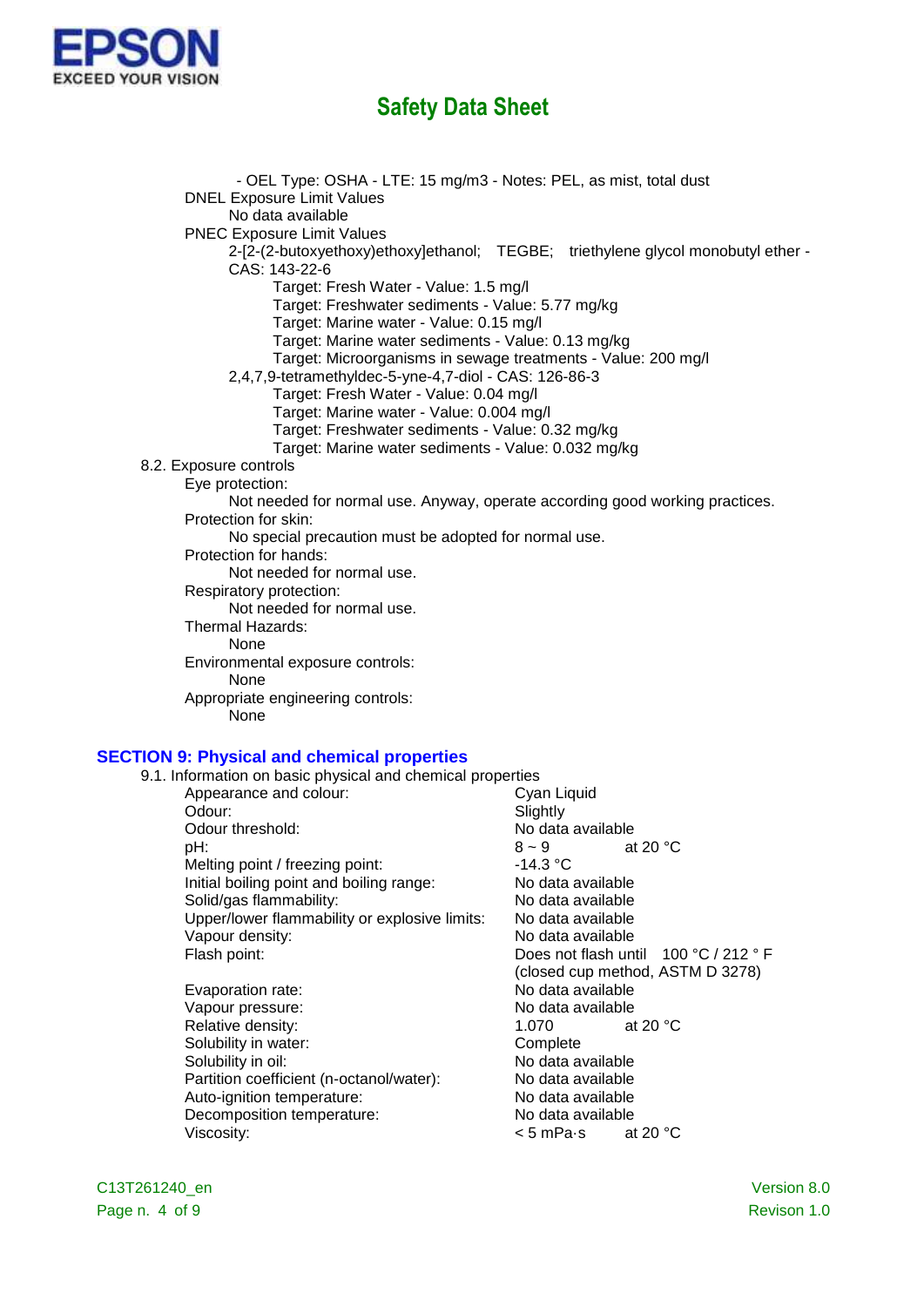

Explosive properties:<br>
Oxidizing properties:<br>
Oxidizing properties:<br>
No data available Oxidizing properties: 9.2. Other information Miscibility: No data available Fat Solubility: The Contract of the North Modata available Conductivity: Conductivity:

### **SECTION 10: Stability and reactivity**

- 10.1. Reactivity
	- Stable under normal conditions
- 10.2. Chemical stability
- Stable under normal conditions
- 10.3. Possibility of hazardous reactions None
- 10.4. Conditions to avoid Stable under normal conditions.
- 10.5. Incompatible materials None in particular.
- 10.6. Hazardous decomposition products None.

### **SECTION 11: Toxicological information**

- 11.1. Information on toxicological effects
	- Toxicological information of the mixture:
		- e) germ cell mutagenicity:

Test: Mutagenesis - Species: Salmonella Typhimurium and Escherichia coli **Negative** 

Toxicological information of the main substances found in the mixture:

Glycerol - CAS: 56-81-5

a) acute toxicity:

Test: LD50 - Route: Oral - Species: Guinea pig = 7750 mg/kg - Source: Journal of Industrial Hygiene and Toxicology. Vol. 23, Pg. 259, 1941

Test: LDLo - Route: Oral - Species: Human = 1428 mg/kg - Source: "Toxicology of Drugs and Chemicals," Deichmann, W.B., New York, Academic Press, Inc., 1969Vol. -, Pg. 288, 1969. - Notes: BEHAVIORAL: HEADACHE

GASTROINTESTINAL: NAUSEA OR VOMITING

2-[2-(2-butoxyethoxy)ethoxy]ethanol; TEGBE; triethylene glycol monobutyl ether - CAS: 143-22-6

a) acute toxicity:

Test: LD50 - Route: Dermal - Species: Rabbit = 3.54 ml/kg - Source: American Industrial Hygiene Association Journal. Vol. 23, Pg. 95, 1962.

Test: LD50 - Route: Oral - Species: Rat = 5300 mg/kg - Source: Office of Toxic Substances Report. Vol. OTS,

2,4,7,9-tetramethyldec-5-yne-4,7-diol - CAS: 126-86-3

#### a) acute toxicity:

Test: LD50 - Route: Dermal - Species: Rat > 2000 mg/kg - Notes: OECD TG No.402

b) skin corrosion/irritation:

Test: Skin Irritant - Species: Rabbit Mild irritant - Notes: OECD TG No.404 c) serious eye damage/irritation:

- Test: Eye Irritant Species: Rabbit Highly irritating Notes: EPA OTS 798.4500 d) respiratory or skin sensitisation:
	- Test: Skin Sensitisation Route: LLNA Species: Mouse Sensitiser Notes: OECD TG No.429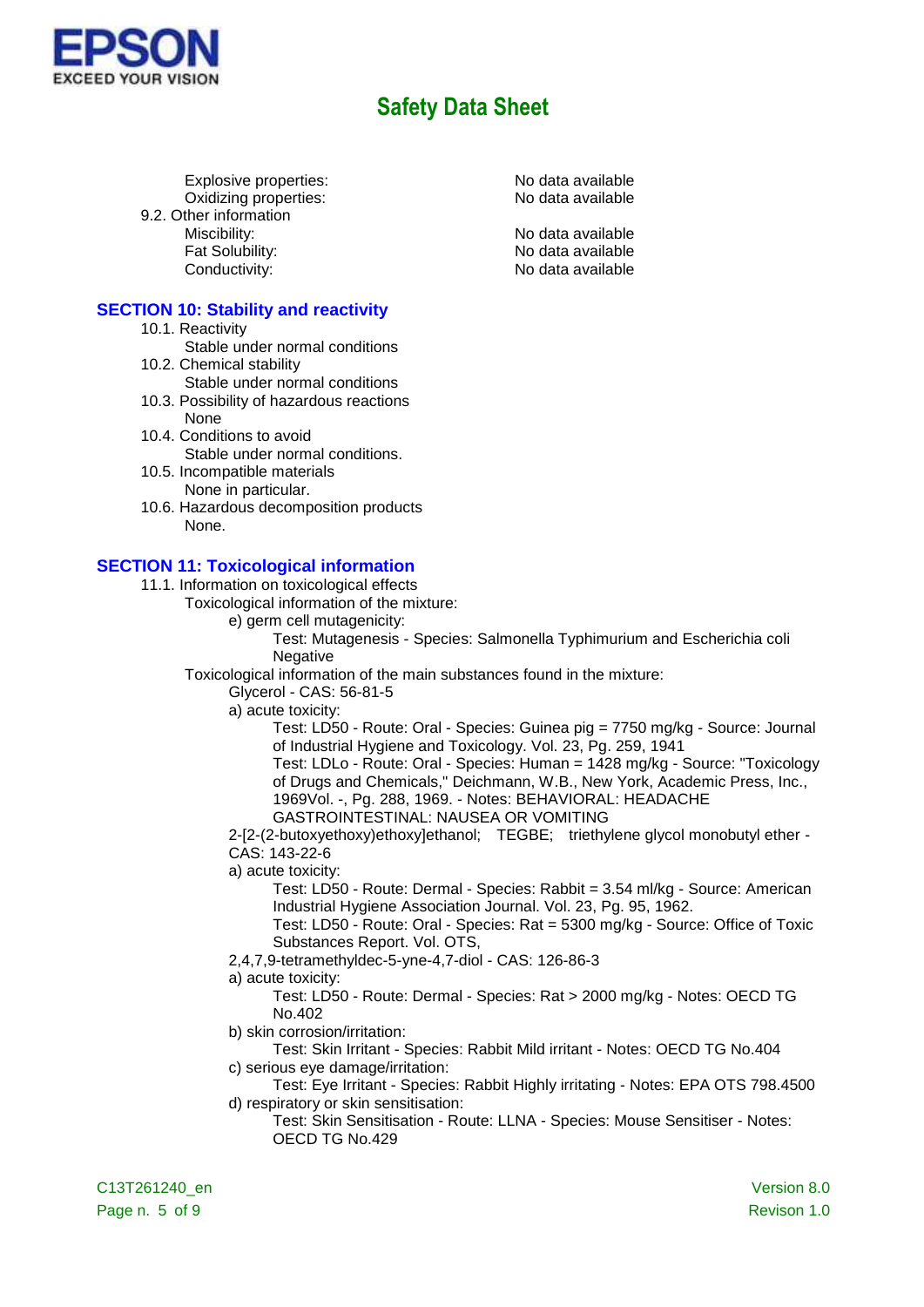

e) germ cell mutagenicity:

Test: Mutagenesis - Species: Salmonella Typhimurium Negative - Notes: OECD TG No.471

Triethanol amine - CAS: 102-71-6

a) acute toxicity:

Test: LD50 - Route: Oral - Species: Guinea pig = 2200 mg/kg - Source: "Toxicometric Parameters of Industrial Toxic Chemicals Under Single Exposure," Izmerov, N.F., et al., Moscow, Centre of International Projects, GKNT, 1982Vol. -, Pg. 114, 1982.

Test: LD50 - Route: Oral - Species: Mouse = 5846 mg/kg - Source: Science Reports of the Research Institutes, Tohoku University, Series C: Medicine. Vol. 36(1-4), Pg. 10, 1989. - Notes: GASTROINTESTINAL: "HYPERMOTILITY, DIARRHEA" KIDNEY, URETER, AND BLADDER: OTHER CHANGES BEHAVIORAL: CONVULSIONS OR EFFECT ON SEIZURE THRESHOLD

If not differently specified, the information required in Regulation (EU) 2015/830 listed below must be considered as 'No data available':

a) acute toxicity;

b) skin corrosion/irritation;

c) serious eye damage/irritation;

d) respiratory or skin sensitisation;

e) germ cell mutagenicity;

f) carcinogenicity;

g) reproductive toxicity;

h) STOT-single exposure;

i) STOT-repeated exposure;

j) aspiration hazard.

### **SECTION 12: Ecological information**

12.1. Toxicity

Adopt good working practices, so that the product is not released into the environment. 2,4,7,9-tetramethyldec-5-yne-4,7-diol - CAS: 126-86-3

a) Aquatic acute toxicity:

Endpoint: LC50 - Species: Fish = 36 mg/l - Duration h: 96 - Notes: OECD TG No.203 Endpoint: EC50 - Species: Daphnia = 88 mg/l - Duration h: 48 - Notes: OECD TG No.202

Endpoint: EC50 - Species: Algae = 15 mg/l - Duration h: 72 - Notes: OECD TG No.201 c) Bacteria toxicity:

Endpoint: EC50 - Species: activated sludge = mg/l - Notes: OECD TG No.209

- 12.2. Persistence and degradability No data available
- 12.3. Bioaccumulative potential

No data available

12.4. Mobility in soil

No data available

12.5. Results of PBT and vPvB assessment

vPvB Substances: None - PBT Substances: None

12.6. Other adverse effects None

### **SECTION 13: Disposal considerations**

13.1. Waste treatment methods

Recover if possible. In so doing, comply with the local and national regulations currently in force.

C13T261240\_en Version 8.0 Page n. 6 of 9 Revison 1.0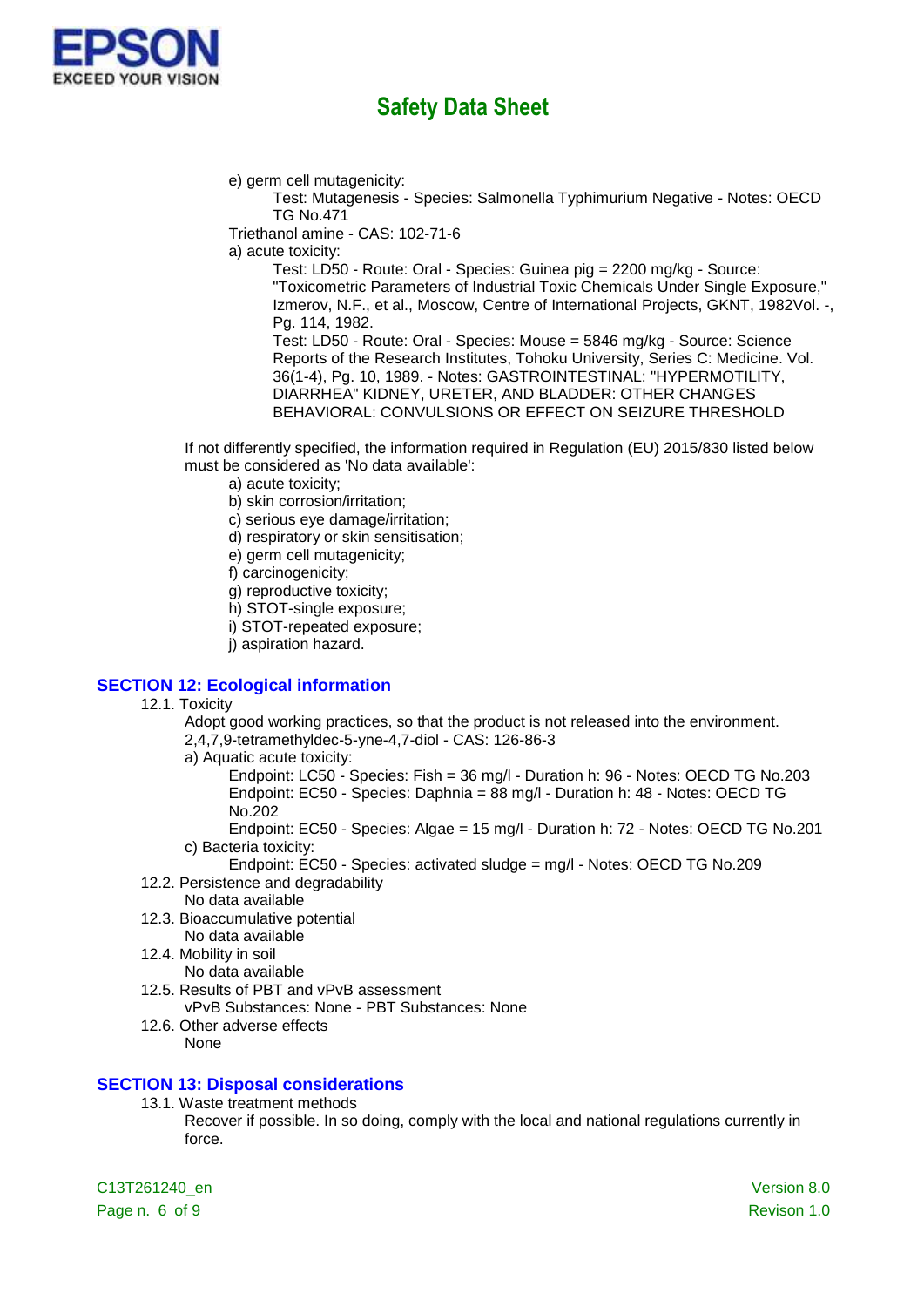

### **SECTION 14: Transport information**

- 14.1. UN number
	- Not classified as dangerous in the meaning of transport regulations.
- 14.2. UN proper shipping name
	- No data available
- 14.3. Transport hazard class(es) No data available
- 14.4. Packing group
	- No data available
- 14.5. Environmental hazards No data available
- 14.6. Special precautions for user No data available
- 14.7. Transport in bulk according to Annex II of MARPOL73/78 and the IBC Code No data available

### **SECTION 15: Regulatory information**

15.1. Safety, health and environmental regulations/legislation specific for the substance or mixture

Dir. 98/24/EC (Risks related to chemical agents at work) Dir. 2000/39/EC (Occupational exposure limit values) Regulation (EC) n. 1907/2006 (REACH) Regulation (EC) n. 1272/2008 (CLP) Regulation (EC) n. 790/2009 (ATP 1 CLP) and (EU) n. 758/2013 Regulation (EU) 2015/830 Regulation (EU) n. 286/2011 (ATP 2 CLP) Regulation (EU) n. 618/2012 (ATP 3 CLP) Regulation (EU) n. 487/2013 (ATP 4 CLP) Regulation (EU) n. 944/2013 (ATP 5 CLP) Regulation (EU) n. 605/2014 (ATP 6 CLP) Restrictions related to the product or the substances contained according to Annex XVII Regulation (EC) 1907/2006 (REACH) and subsequent modifications: Restrictions related to the product: No restriction. Restrictions related to the substances contained: No restriction.

Where applicable, refer to the following regulatory provisions :

Directive 2003/105/CE ('Activities linked to risks of serious accidents') and subsequent amendments. Regulation (EC) nr 648/2004 (detergents). 1999/13/EC (VOC directive)

Provisions related to directives 82/501/EC(Seveso), 96/82/EC(Seveso II):

No data available

15.2. Chemical safety assessment

No

### **SECTION 16: Other information**

Full text of phrases referred to in Section 3:

H318 Causes serious eye damage.

H412 Harmful to aquatic life with long lasting effects.

- H302 Harmful if swallowed.
- H317 May cause an allergic skin reaction.
- H315 Causes skin irritation.

C13T261240\_en Version 8.0

Page n. 7 of 9 Revison 1.0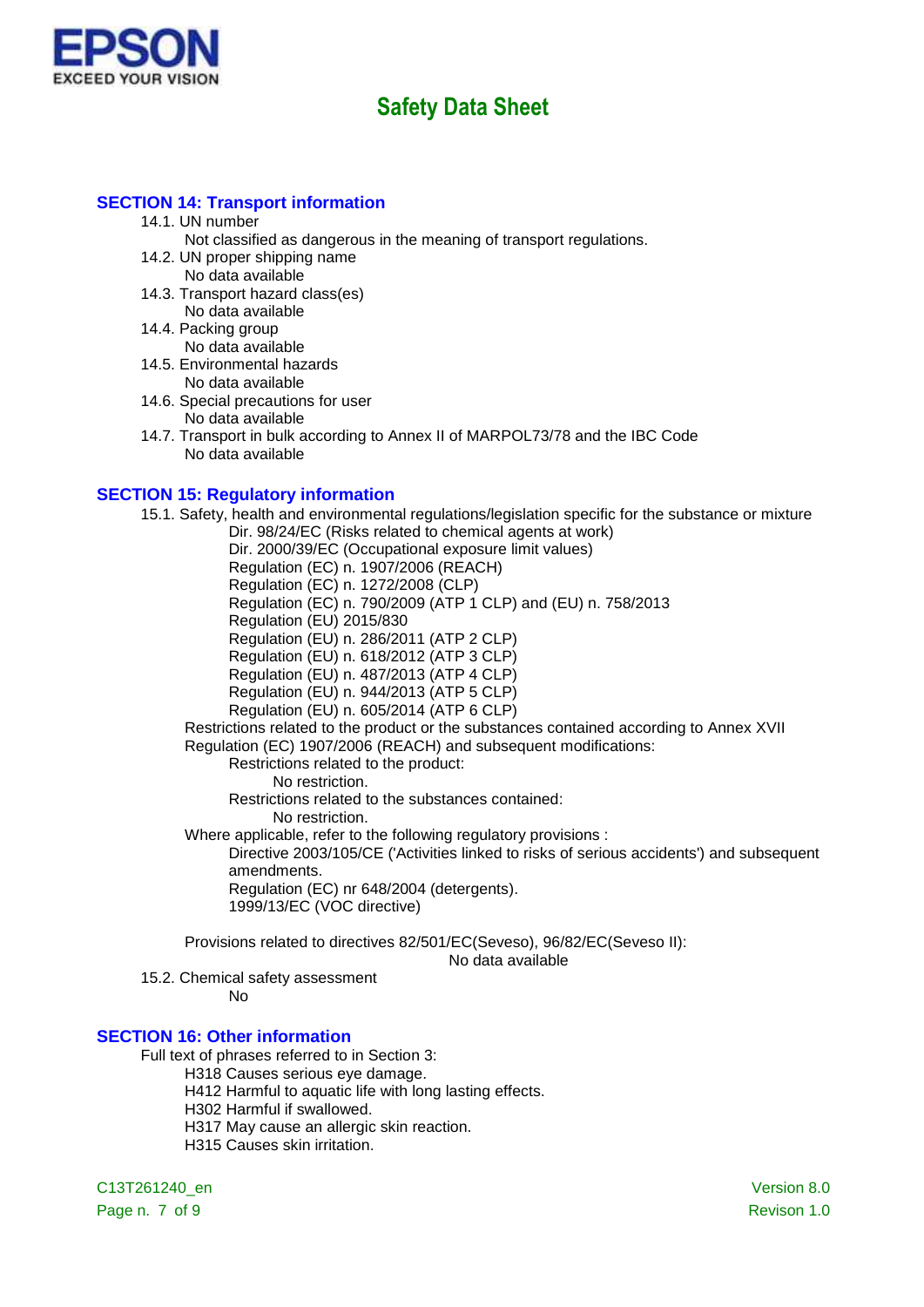

| <b>Hazard class and</b> | Code                | <b>Description</b>                             |  |
|-------------------------|---------------------|------------------------------------------------|--|
| hazard category         |                     |                                                |  |
| Acute Tox. 4            | 3.1/4/Oral          | Acute toxicity (oral), Category 4              |  |
| Skin Irrit. 2           | 3.2/2               | Skin irritation, Category 2                    |  |
| Eye Dam. 1              | 3.3/1               | Serious eye damage, Category 1                 |  |
| Skin Sens. 1,1A,1B      | $3.4.2/1 - 1A - 1B$ | Skin Sensitisation, Category 1,1A,1B           |  |
| Skin Sens. 1B           | 3.4.2/1B            | Skin Sensitisation, Category 1B                |  |
| Aquatic Acute 1         | 4.1/A1              | Acute aquatic hazard, category 1               |  |
| Aquatic Chronic 3       | 4.1/C3              | Chronic (long term) aquatic hazard, category 3 |  |

H400 Very toxic to aquatic life.

This safety data sheet has been completely updated in compliance to Regulation 2015/830. This document was prepared by a competent person who has received appropriate training. Main bibliographic sources:

ECDIN - Environmental Chemicals Data and Information Network - Joint Research Centre, Commission of the European Communities

SAX's DANGEROUS PROPERTIES OF INDUSTRIAL MATERIALS - Eight Edition - Van Nostrand Reinold

CCNL - Appendix 1

Insert further consulted bibliography

The information contained herein is based on our state of knowledge at the above-specified date. It refers solely to the product indicated and constitutes no guarantee of particular quality. It is the duty of the user to ensure that this information is appropriate and complete with respect to the specific use intended.

This Safety Data Sheet cancels and replaces any preceding release.

| ADR:        | European Agreement concerning the International Carriage of<br>Dangerous Goods by Road. |
|-------------|-----------------------------------------------------------------------------------------|
| CAS:        | Chemical Abstracts Service (division of the American Chemical<br>Society).              |
| CLP:        | Classification, Labeling, Packaging.                                                    |
| DNEL:       | Derived No Effect Level.                                                                |
| EINECS:     | European Inventory of Existing Commercial Chemical Substances.                          |
| GefStoffVO: | Ordinance on Hazardous Substances, Germany.                                             |
| GHS:        | Globally Harmonized System of Classification and Labeling of                            |
|             | Chemicals.                                                                              |
| IATA:       | International Air Transport Association.                                                |
| IATA-DGR:   | Dangerous Goods Regulation by the "International Air Transport"<br>Association" (IATA). |
| ICAO:       | International Civil Aviation Organization.                                              |
| ICAO-TI:    | Technical Instructions by the "International Civil Aviation Organization"<br>$(ICAO)$ . |
| IMDG:       | International Maritime Code for Dangerous Goods.                                        |
| INCI:       | International Nomenclature of Cosmetic Ingredients.                                     |
| KSt:        | Explosion coefficient.                                                                  |
| LC50:       | Lethal concentration, for 50 percent of test population.                                |
| LD50:       | Lethal dose, for 50 percent of test population.                                         |
| LTE:        | Long-term exposure.                                                                     |
| PNEC:       | Predicted No Effect Concentration.                                                      |
| RID:        | Regulation Concerning the International Transport of Dangerous Goods<br>by Rail.        |
| STE:        | Short-term exposure.                                                                    |
| STEL:       | Short Term Exposure limit.                                                              |
|             |                                                                                         |